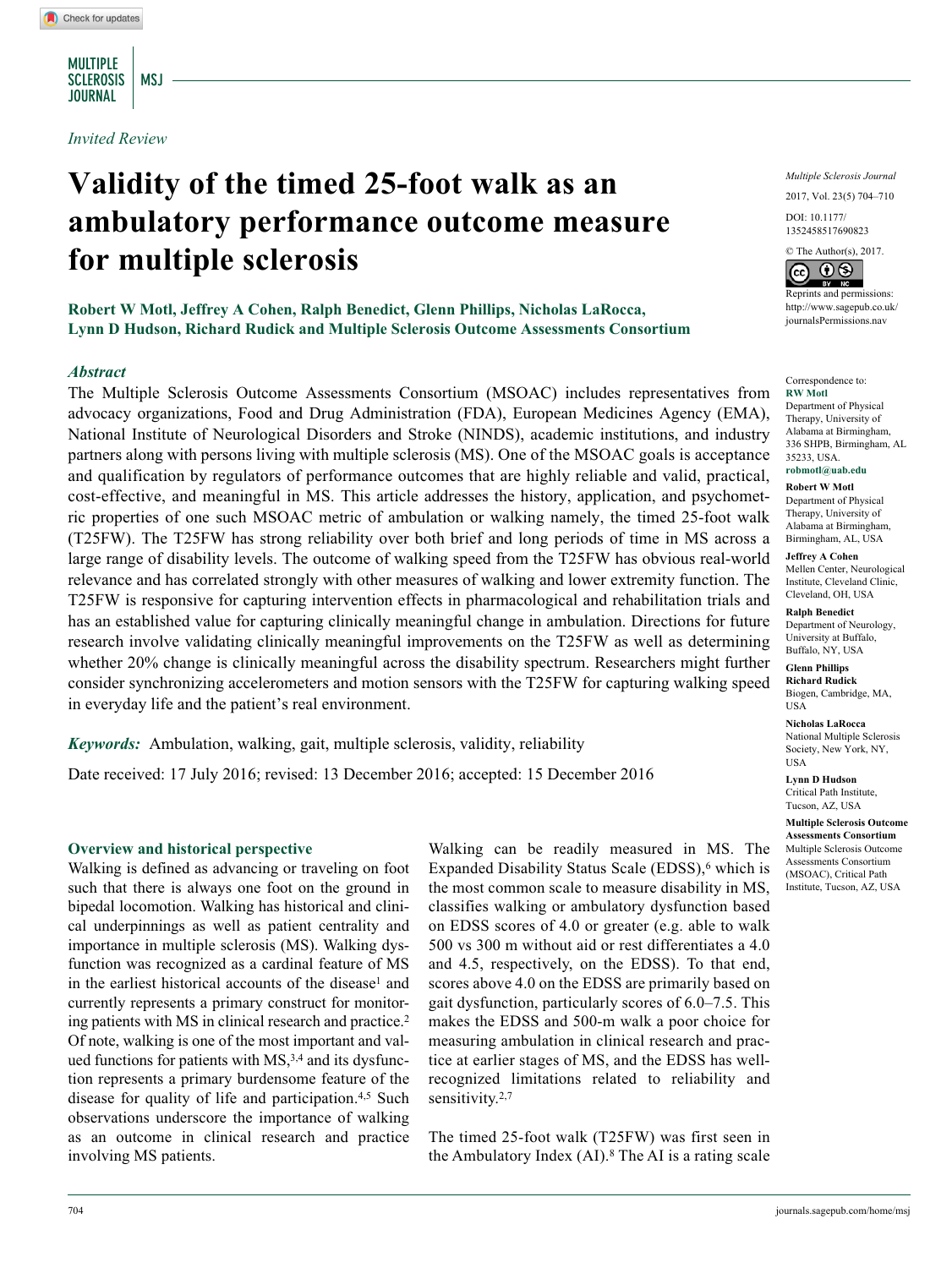that assesses mobility based on time and degree of assistance required when walking 25 feet as quickly as possible but safely. The AI is scored on a 10-point scale with anchors of asymptomatic and fully active (0) through bedridden (10). The AI captured the effect of intensive cyclophosphamide–adrenocorticotropic hormone (ACTH) treatment in progressive MS,<sup>8</sup> and this provided an initial platform for including the T25FW as a measure of ambulation for clinical research and practice of MS. The expression of T25FW performance was based on an ordinal scale, and presented a possibility of reduced precision for capturing small changes in ambulation compared with its expression as a continuous outcome.9

The T25FW was later integrated along with the paced auditory serial addition test (PASAT)<sup>10</sup> and 9-hole peg test  $(9 - HPT)^{11}$  into the original version of the multiple sclerosis functional composite (MSFC).<sup>12</sup> This threepart, standardized assessment was developed for clinical trials in MS by a task force on clinical outcomes assessment by the National Multiple Sclerosis Society (NMSS) and provided a multidimensional outcome that (a) reflects the varied clinical expression of MS, (b) contains dimensions that can change independently over time, and (c) measures cognitive function as well as leg function/ambulation and arm/hand function. The MSFC has been included in a large number of clinical trials but has been criticized based on its (a) expression as a *z*-score that is not intuitive for interpretation and (b) dependence on a reference population for *z*-score calculation.2 The MSFC further has not been accepted by regulators as a primary endpoint in clinical trials.

There has since been increasing interest in the application of the T25FW alone in MS. For example, the T25FW was the primary endpoint in a Phase II trial of extended release, oral dalfampridine (4-aminopyridine) for improving walking in MS.13 This application of the T25FW as a primary endpoint has been repeated in a subsequent Phase III trial of extended release, oral dalfampridine in MS,<sup>14</sup> and the T25FW represents a primary outcome for trials of rehabilitation interventions<sup>5</sup> including exercise training.<sup>15</sup>

### **Review objective**

The T25FW is considered the "best characterized objective measure of walking disability and can be used across a wide range of walking disabilities" in MS,<sup>16</sup> based on its ease of administration; application among a wide range of patients (e.g. disability level); and evidence for reliability, validity, responsiveness,

[journals.sagepub.com/home/msj](https://journals.sagepub.com/home/msj) 705

and clinical meaningfulness of scores in MS.16 Indeed, there is a robust literature on the psychometric characteristics of the T25FW in MS (e.g. reliability and validity of scores), as well as standardization of its administration and scoring. Such features collectively justify its role in the Multiple Sclerosis Outcome Assessments Consortium (MSOAC), an effort to adopt a clinical outcome assessment tool for clinical trials to better capture MS-related disability.17 The MSOAC was born out of a consensus paper by the International Advisory Committee on Clinical Trials in Multiple Sclerosis. The goals of the consortium are acceptance and qualification by regulators of performance outcomes that reflect core MS impairments that are highly reliable and valid, practical, cost-effective, and meaningful to persons with MS. This review benefitted from a formal MSOAC-sponsored literature search, conducted in Embase, MEDLINE, PsycInfo, and Cumulative Index of Nursing and Allied Health Literature, followed by an enrichment technique (key papers identified by MSOAC members added and informed search criteria) including work identified from prior reviews. Similar to the companion reviews of the symbol digit modalities test, 9-HPT, and low contrast letter acuity, this article begins with psychometric validity and concludes with an appraisal of the clinical meaningfulness of the measure. This paper includes sections on the (a) description, administration, and scoring of the T25FW; (b) reliability and precision of its scores over time; (c) content and construct validity of the T25FW and its scores; and (d) responsiveness of the T25FW and clinical meaningfulness of changes in its scores.

#### **Description, administration, and scoring**

Of considerable importance, there is a standardized protocol for administering and scoring the T25FW.18 Standardization is critical for consistent use of the instrument across raters and practice sites, allowing for comparison across studies and pooling of the results. The standardized protocol is quite simple. The subject is instructed to walk as fast and safely as possible (i.e. maximal walking speed) across a clearly marked, linear 25-foot or 7.62-m course (Figure 1). There are no turns in the course, and the T25FW starts with a static start (i.e. standing upright and still). The subject may use an assistive device. The subject is timed walking the 25-foot course twice, and T25FW score is the average in seconds of the two successive trials. Per T25FW trial, the stopwatch is started when the subject begins walking (i.e. foot leaves the ground) and stopped when the subject crosses the line marking 25 feet (i.e. foot breaks the plane of the clearly marked course); the subject is instructed to walk past the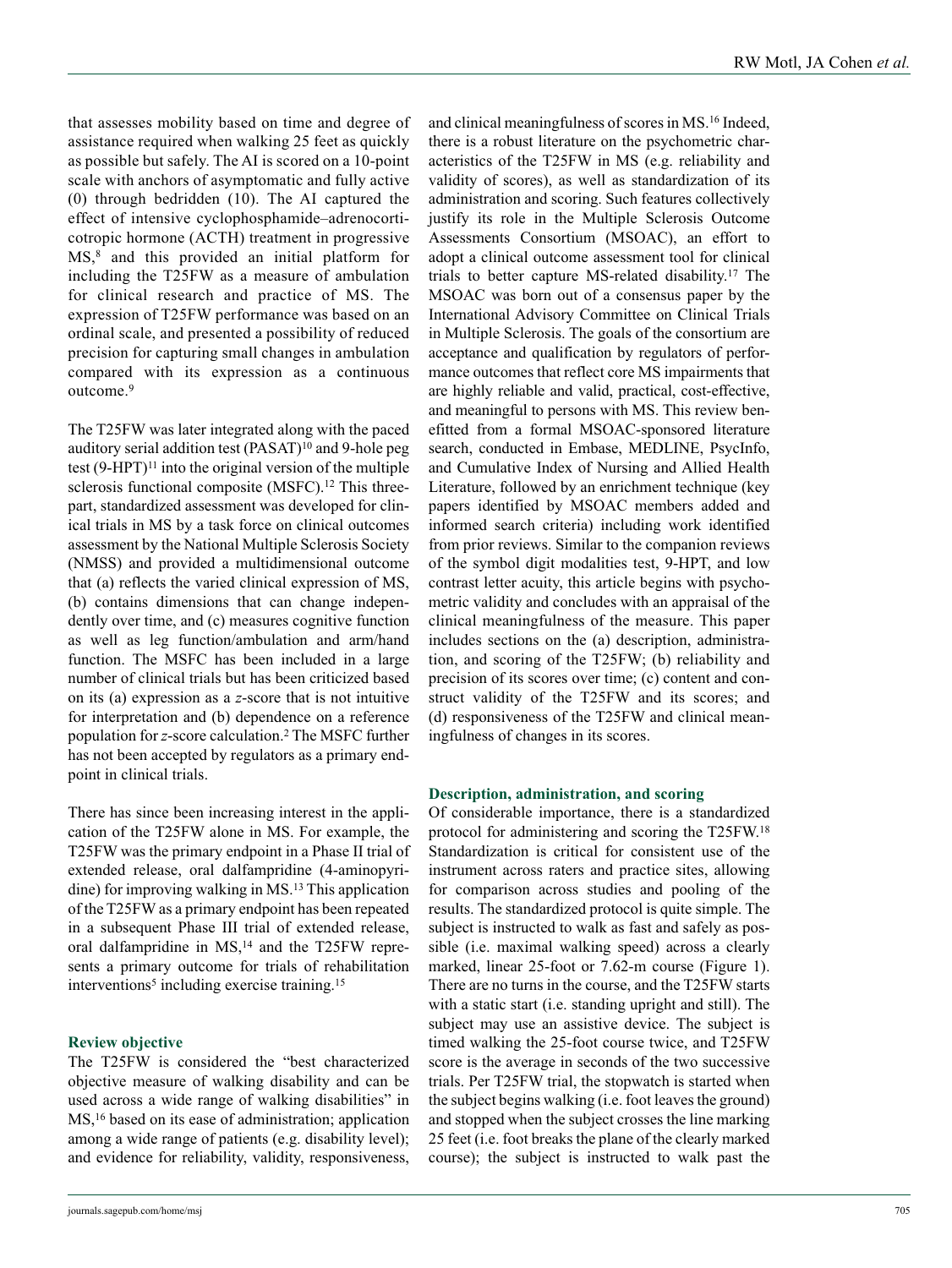

**Figure 1.** Diagram of the T25FW field. The person starts by standing behind the line on the left of the field. The person walks across the 25-foot field that is clearly marked with start and end points as quickly and safely as possible. The time in seconds is recorded when the person lifts one foot for starting the T25FW and ends upon breaking the plane of the end point with a foot. The test is performed twice, and time is averaged between trials in seconds.

finish line before slowing and stopping. The T25FW can be expressed in speed by dividing 25 feet by time in seconds (i.e. feet/second or velocity). The T25FW does not measure gait quality, although velocity has its underpinnings in spatial and temporal gait parameters.5 The T25FW is practical, requires minimal equipment (i.e. stopwatch, clipboard, and recording form), and minimal space (i.e. 25-foot, unobstructed hallway). Collectively, this makes the T25FW a highly attractive, easily administered, and inexpensive outcome for clinical research and practice in MS.

### **Psychometric validity**

#### *Reliability and precision of scores*

Reliability provides an indication of a measure's consistency and precision over time in the absence of a change and is often based on the intraclass correlation (ICC) coefficient (i.e. test–retest reliability), standard error of measurement (SEM), and coefficient of variation (COV). One study reported strong reliability of T25FW scores across a 1- to 2-hour period in a sample of 151 MS patients (EDSS between 0 and 6.5) based on an ICC of 0.96.19 Another study reported an ICC of 0.99 for T25FW scores over a 1-week period in a combined sample of 10 MS patients (EDSS of 1.0–5.0) and 10 healthy controls.20 T25FW scores have been reliable over a 1-week time period in those with MS who have EDSS scores between 5 and 6.5 based on an ICC of 0.94 and SEM of 4.56 seconds.<sup>21</sup>

Another study provided a comprehensive examination of the reliability of T25FW scores over a 6-month period without intervention and compared its reliability with other ambulatory measures in 82 persons with MS.<sup>20</sup> Such an analysis is important for understanding the stability of the measure and walking

itself over time. T25FW scores were reliable over 6 months based on an ICC of 0.99, and this was stronger than the reliability for the 6-minute walk (ICC  $=$ 0.96), Multiple Sclerosis Walking Scale-12 (MSWS-12; ICC = 0.93), and accelerometry (steps/day ICC = 0.91, counts/day ICC =  $0.88$ ).<sup>22</sup> Of note, the SEM was smaller for T25FW scores (SEM  $= 1.0$ ) than other ambulatory measures (e.g. MSWS-12 = 8), as was the COV for T25FW scores  $(COV = 6.2%)$  compared against other measures (e.g.  $MSWS-12 = 27\%$ ). The ICC, SEM, and COV for T25FW scores were comparable between samples differentiated by EDSS levels (i.e.  $0-3.5$  and  $4-6.5$ ).<sup>22</sup>

Collectively, the data indicate that the T25FW has adequate reliability over both brief and long periods of time in MS across a large range of disability levels, and this is comparable (e.g. 6 MW), and in some cases better (e.g. accelerometry or MSWS-12) than other walking outcomes.

#### *Content validity*

This type of validity involves evidence that the T25FW includes content (i.e. its outcome) that has relevance and representativeness for ambulation, particularly during everyday life.23 To this end, the T25FW does have content validity given that most periods of walking in life are very short and can involve tasks that require maximal walking speed. For example, maximal walking speed matters for tasks such as crossing the street safely, before a traffic light changes colors and traffic begins moving again, answering the telephone before the caller disconnects, or getting to the bathroom quickly to avoid urge incontinence. These tasks are performed over a short walking distance. Walking speed might be important in job situations requiring moving quickly between meetings in different locations. Overall, the outcome of walking speed from the T25FW has obvious realworld relevance, enhancing the potential for supportive research pertaining to other forms of validity.23–25

#### *Criterion validity, known-groups evidence*

The most common approach for establishing the validity of scores on the T25FW within this category involves comparing MS patients with healthy controls;26–28 one would expect that persons with MS would walk slower than healthy controls without MS. To this end, one study compared T25FW performance between a sample of 141 patients with MS and 104 age- and sex-matched healthy controls and reported a statistically significant difference in the median scores of 4.4 and 3.7 seconds for MS patients and controls,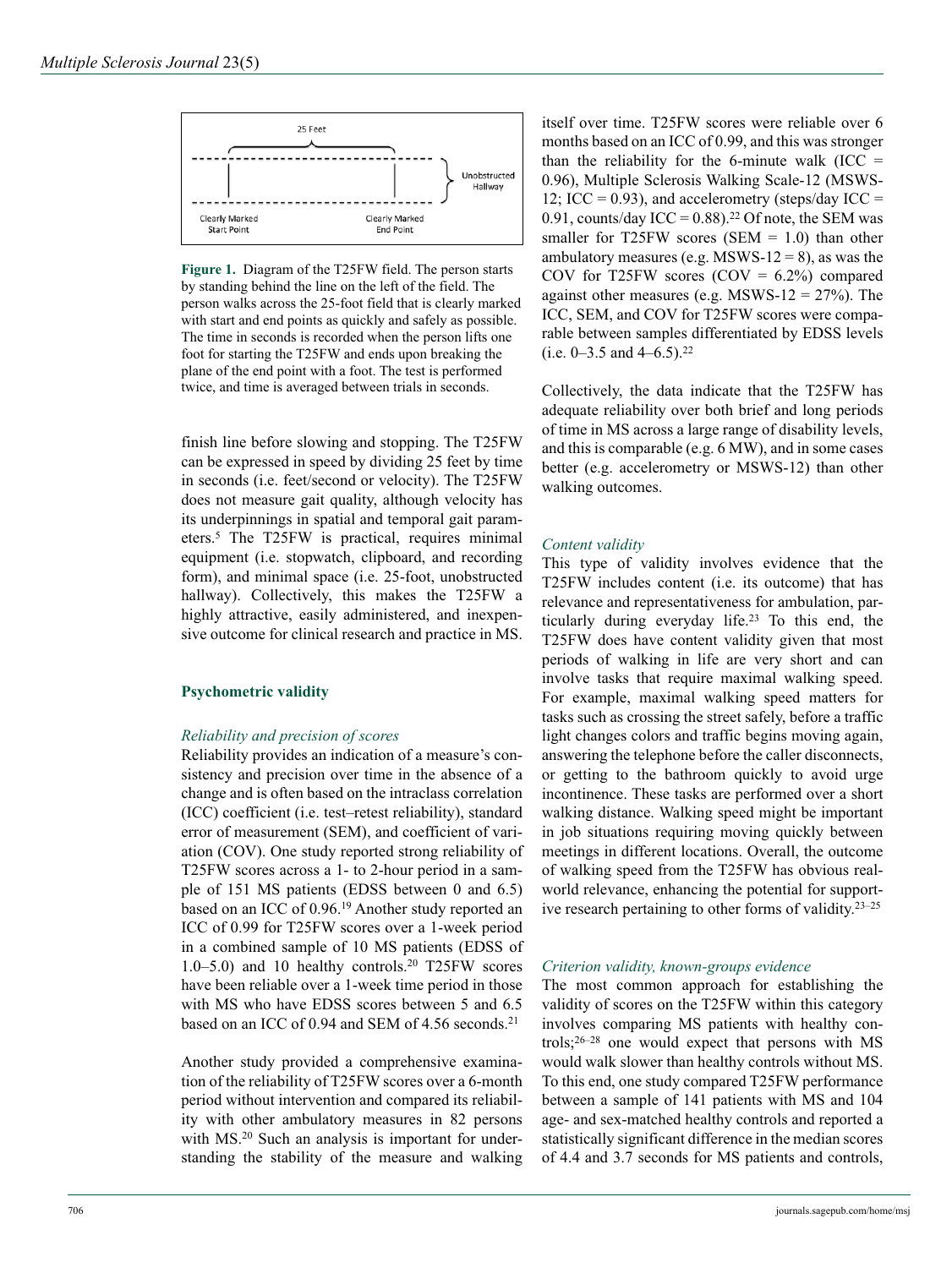respectively.27 Another study included 31 persons with MS and 31 matched controls and reported a statistically significant difference in the mean T25FW scores of 4.8 and 3.7 seconds for MS and controls, respectively; this reflected an effect size of 0.67 standardized units for a moderately longer or slower T25FW in MS than controls.28 These statistically significant differences were replicated in another study of 275 MS patients and 109 healthy controls, whereby the mean scores were 9.2 and 4.4, respectively.<sup>26</sup> This later study likely reported a larger difference in T25FW scores between MS and controls than previous research<sup>27</sup> based on the broader range of disability  $(i.e. EDSS of 0-7.5 vs 0-5.5).$ 

Another approach for establishing the construct validity of scores on the T25FW within this category involves comparing performance across disability status among MS patients;27,29,30 one would expect that persons with MS who have severe neurological disability based on EDSS scores would walk slower on the T25FW than those with mild or moderate disability. Accordingly, one study compared T25FW performance across mild (EDSS of 0–2.0), moderate (EDSS of 2.5–3.5), and severe (EDSS of 4–5.5) levels of disability in a sample of 141 patients with MS and reported a statistically significant difference in the median scores of 3.9, 4.5, and 5.8 seconds across those three levels of disability, respectively.29 Another study included 96 persons with MS who were stratified across mild (EDSS of 0–3.0), moderate (EDSS of 4.0–5.5), and severe (EDSS of 6.0–6.5) levels of disability and reported a statistically significant difference in the mean scores of 4.8, 6.3, and 9.0 seconds across those three levels of disability.30 The effect sizes between mild and moderate and moderate and severe groups were 1.04 and 1.02 standardized units.

One final approach is to examine T25FW performance as a function of employment status in  $MS$ ;<sup>26,31</sup> one would expect that persons with MS who have MS-related alterations in work/employment status would have MS-related gait problems and walk slower on the T25FW. Indeed, one study compared T25FW performance based on employment status (working outside home vs disabled by self-report) in a sample of 169 patients with MS and reported a statistically significant difference in the median scores of 4.6 and 6.9 seconds for the employment groups.<sup>31</sup> Another study compared T25FW performance across groups of MS work disabled, MS work challenged, and MS work stable in a sample of 275 patients with MS and reported a statistically significant difference in the mean scores of 7.4, 5.6, and 4.7 seconds across those three levels of employment status.<sup>26</sup> Collectively, these data comparing T25FW performance across three separate group comparisons (i.e. controls, disability, and employment) indicate that T25FW scores can be interpreted as a valid measure of walking and its dysfunction in MS, and its relevance for employment status might even reflect ecological validity.

## *Correlational evidence of construct validity*

A common approach for establishing construct validity involves examining the hypothesized pattern of correlations between T25FW scores and other measures of walking and lower extremity functioning (i.e. convergent validity) and measures of hand or upper extremity functioning (i.e. divergent validity). One would hypothesize stronger correlations with constructs related to lower extremity functioning and walking but weaker correlations with constructs associated with upper extremity functioning, vision, or cognition. To this end, researchers have reported that T25FW scores strongly correlated with 100-m timed walk ( $r = 0.92$ ) and 6-minute walk ( $r = -0.83$ ) performance as well as Timed Up and Go  $(r = 0.85)$ , six spot step test (SSST;  $r = 0.92$ ), and MSWS-12 ( $r = 0.92$ )  $= 0.78$ ) scores in MS.<sup>19,27,32,33</sup> There is evidence of strong correlations between T25FW performance and overall gait  $(r = -0.82)^{34}$  and objectively measured lower extremity functioning  $(r = 0.77)^{35}$  and moderate associations with oxygen cost of walking  $(r =$ 0.60) and steps/day from accelerometry  $(r = -0.64)$ in MS.36,37 By comparison, T25FW scores have weaker associations with measures of upper extremity function (e.g. 9-HPT); cognition (e.g. symbol digit modalities test and PASAT; *r*s = −0.48 and −0.36, respectively);38,39 body weight (*d* = .29, *r* = 0.14);<sup>40</sup> and depression ( $R^2 = 0.029$ ,  $r \le 0.17$ ), fall frequency ( $R^2 = 0.053$ ,  $r \le 0.23$ ), and quality of life  $(R^2 = 0.026, r \le 0.16)$ .<sup>41</sup> Collectively, these data indicate that T25FW scores can be interpreted as a valid measure of walking in MS.

### **Responsiveness and clinical meaningfulness of the T25FW**

Responsiveness refers to the ability of the T25FW to capture intervention effects (i.e. sensitivity to change) regardless of clinical relevance. By comparison, clinical meaningfulness is the idea that a given amount of change or difference in T25FW scores is reflective of a relevant difference in real-life activities for a person living with MS. These are both pertinent aspects of T25FW validity, as these reflect its ability to capture changes over time that might be regarded as important in the context of an intervention or treatment.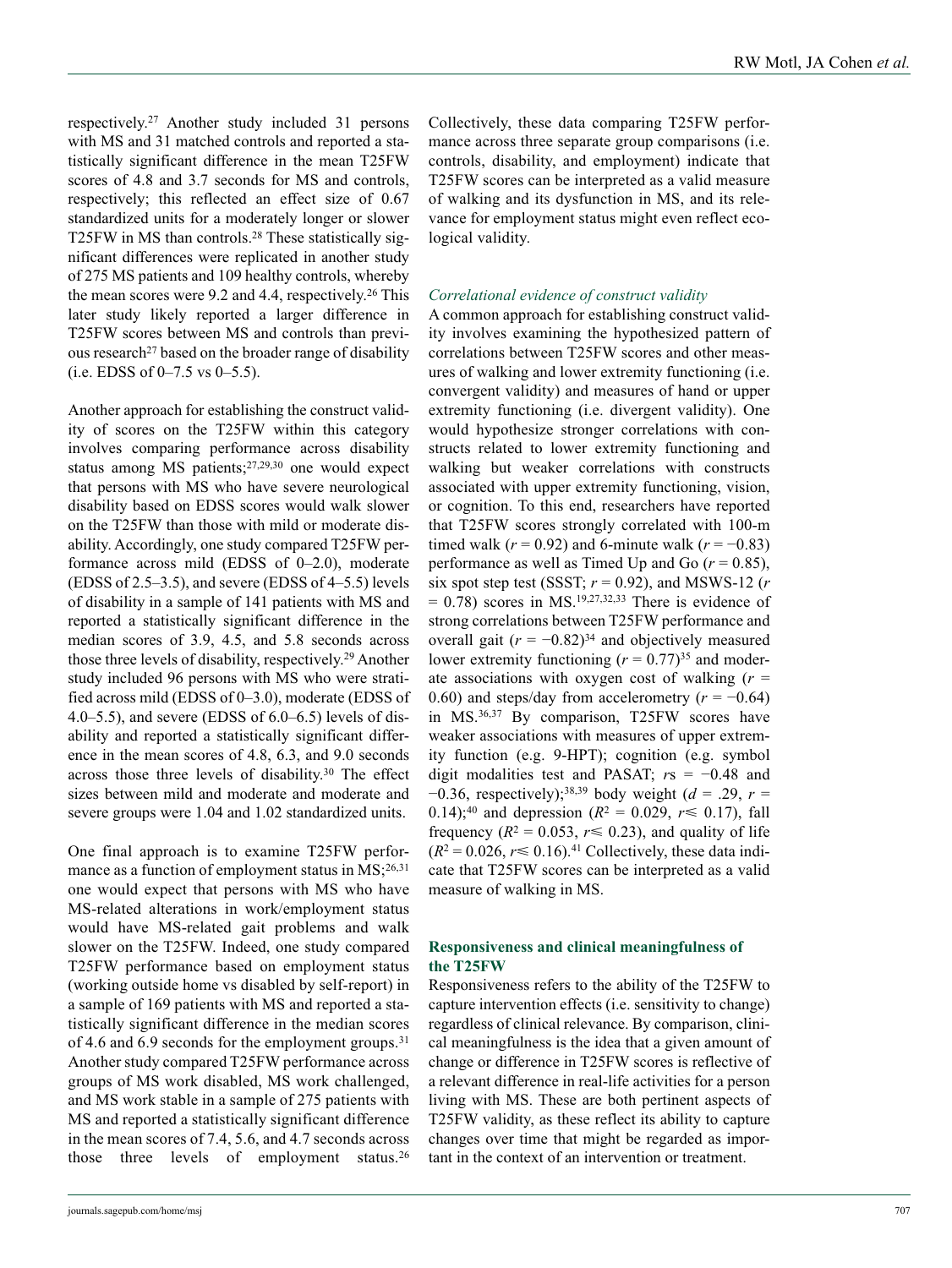Regarding responsiveness, one study examined the influence of intravenous methylprednisolone (IVMP) therapy on recovery of walking outcomes in patients with MS experiencing a period of relapse.42 The study included 49 patients with relapsing–remitting MS who received IVMP (1000 mg/day) over 3 days for relapse with associated walking difficulties. The researchers administered the T25FW along with the 2-minute walk (2-MW) test, EDSS, SSST, and MSWS-12 before and 1 month after IVMP. The T25FW detected a significant improvement in walking 1 month after IVMP (Time  $1 = 6.8$  seconds; Time  $2 = 5.9$  seconds), as did the other ambulatory measures (i.e. the T25FW and other measures captured intervention effects on walking). The effect size for the T25FW was 0.27 standardized units, whereas the standardized response mean was 0.55 units. The T25FW had 68.3% efficiency for capturing improvement compared with the EDSS, whereas the 2-MW had 95.1% efficiency, as an example. This means that the T25FW was less efficient for capturing intervention effects than the 2-MW (i.e. other measures were more responsive). Importantly, the T25FW captured statistically significant improvements in walking following a relapse, and this provides evidence for its responsiveness but not necessary clinically meaningful change. There is some additional evidence of the responsiveness of the T25FW for capturing rehabilitation effects, including exercise training, in MS.15,43

There is broad acceptance that a 20% change in T25FW performance represents a meaningful change in walking performance in MS. This was originally derived from an assessment of the reliability of quantitative functional tests including the T25FW on five consecutive days in  $63$  patients with  $MS<sup>44</sup>$  and then later supported by validation of 20% change in T25FW scores based on correlation with change in other, external outcomes.<sup>45</sup> This metric of meaningful change has been included as a benchmark and confirmed in multiple examinations of dalfampridine in MS.46–48

One recent paper compared the association between walking speed measured by the T25FW and the Physical Health Component Summary (PCS) score of the 36-item, Short Form Health Survey (SF-36) to better understand the clinical meaning of T25FW scores in MS.49 The analysis included retrospective data from three clinical trials of disease modifying therapies that included T25FW and SF-36 data. Of note, the percent change in T25FW over a 2-year period was significantly correlated with change in SF-36 PCS scores in the placebo-treated patients  $(r = 0.35)$ . Among the placebo-treated patients, 27.5% of participants had a clinically meaningful change in SF-36 PCS scores that

exceeded five points (the well-accepted cut point for meaningful change in the PCS score), and this group had an average 21.8% decline in T25FW performance. Additional analyses demonstrated that a change exceeding 20% on the T25FW generally corresponded with a meaningful change in SF-36 PCS scores. Collectively, these data paint a picture that the T25FW is capable of detecting changes in walking and worsening of at least 20% and that this degree of change can be viewed as clinically meaningful.

# **Conclusion and future directions**

The T25FW test has been described as the "best characterized objective measure of walking disability and can be used across a wide range of walking disabilities" in MS.16 This observation is confirmed based on a robust literature review of the T25FW in persons with MS and its application and psychometric properties in the MS population. This review provided information on the (a) history, description, administration, and scoring of the T25FW; (b) its reliability and precision over short and long periods of time; (c) its content and construct validity; and (d) the responsiveness and clinical meaningfulness of changes in its scores. The T25FW represents an ideal primary endpoint for clinical research and practice targeting ambulation in MS, and by virtue of its simplicity, it might be the best test of ambulation for large, multicenter clinical trials.

As with all measures, validation is an ongoing and evolving process that requires the strongest evidence through continued research;<sup>23</sup> this is important for application of the T25FW in clinical practice and research. Some important directions for future research involve validating clinically meaningful improvements on the T25FW as well as determining if 20% change is clinically meaningful across the disability spectrum. Researchers might consider synchronizing accelerometers and motion sensors with the T25FW for capturing walking speed in everyday life and the patient's real environment. There is need for research determining the weighting placed on ambulation compared with other measurable performance domains for judging the effects of MS and clinical/ rehabilitation therapies. There is additional research needed on developing benchmarks for interpreting or describing the real-world meaning of T25FW scores that could provide both clinical and research relevance for describing a patient or a study sample.<sup>25,30</sup> There is limited understanding of time of day effects on T25FW performance, although there is a report of no difference in 10-m walk test performance between morning and noon/afternoon administrations.<sup>50</sup> Finally, we note that the T25FW is not universally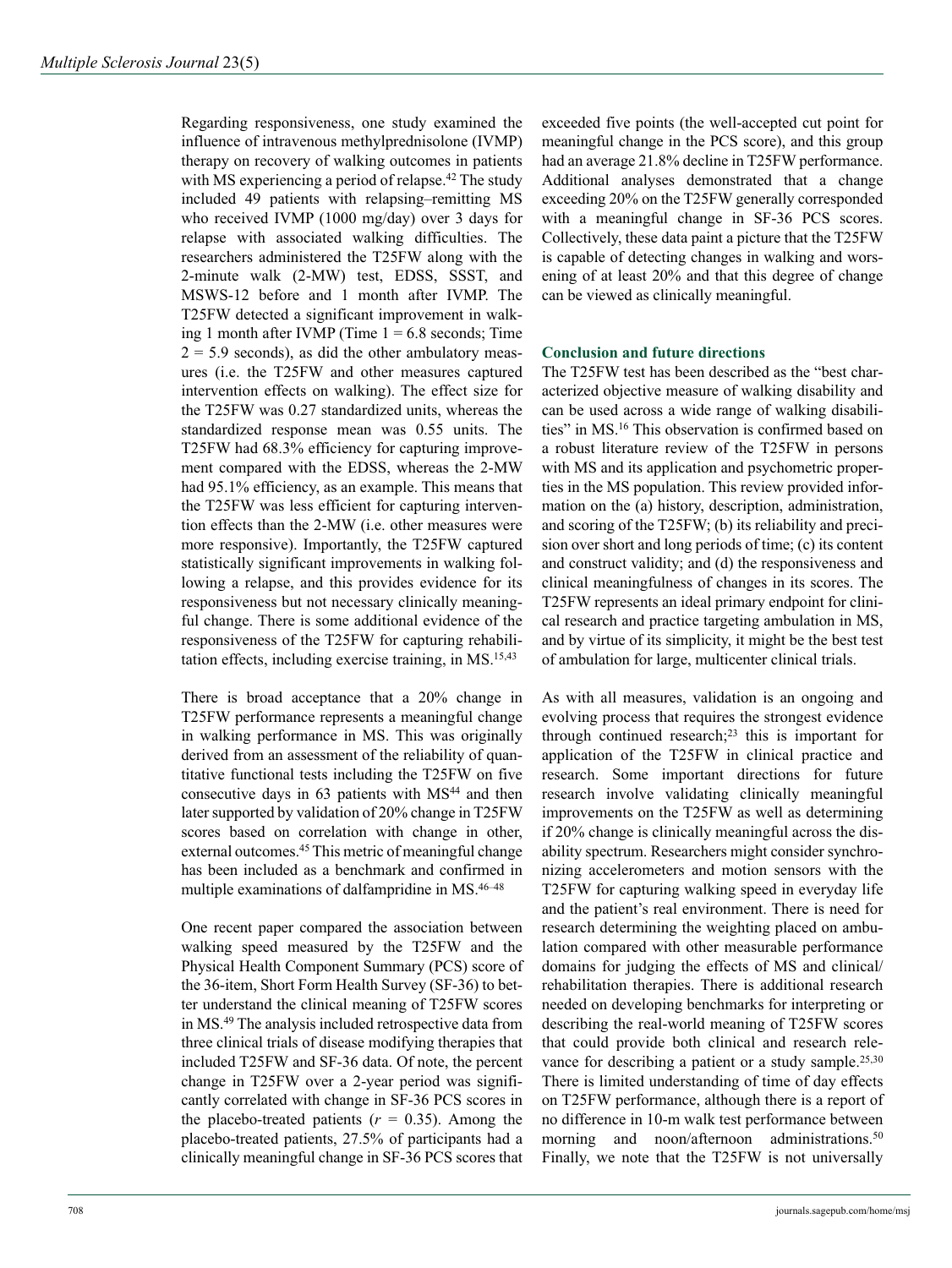applicable across the MS spectrum, as it might have ceiling effects for those with an EDSS above 6.5 (i.e. not able to walk 25 feet). Nevertheless, researchers should continue efforts in validating scores from the T25FW as a measure of ambulation suitable for clinical research and practice involving MS.

#### **Acknowledgements**

The authors gratefully acknowledge the expert services of Wendy Kaye (McKing Consulting) and the organizational support from Gary Lundstrom and Alicia West (Critical Path Institute). The Multiple Sclerosis Outcome Assessments Consortium (MSOAC) operates through the Critical Path Institute.

#### **Declaration of Conflicting Interests**

The author(s) declared no potential conflicts of interest with respect to the research, authorship, and/or publication of this article.

#### **Funding**

The author(s) disclosed receipt of the following financial support for the research, authorship, and/or publication of this article: This work was supported by the National Multiple Sclerosis Society (grant number RG 4869-A-1 to the Critical Path Institute). The authors received no financial compensation for this review.

### **References**

- 1. Murray TJ. *Multiple sclerosis: The history of a disease*. New York: Demos, 2005.
- 2. Goldman MD, Motl RW and Rudick RA. Possible clinical outcome measures for clinical trials in patients with multiple sclerosis. *Ther Adv Neurol Disord* 2010; 3: 229–239.
- 3. Hessen C, Bohm J, Reich C, et al. Patient perception of bodily functions in multiple sclerosis: Gait and visual function are the most valuable. *Mult Scler* 2008; 14: 988–991.
- 4. LaRocca NG. Impact of walking impairment in multiple sclerosis: Perspectives of patients and care partners. *Patient* 2011; 4: 189–201.
- 5. Motl RW. Ambulation and multiple sclerosis. *Phys Med Rehabil Clin N Am* 2013; 24: 325–336.
- 6. Kurtke JF. Rating neurologic impairment in multiple sclerosis: An expanded disability status scale (EDSS). *Neurology* 1983; 33: 1444–1452.
- 7. Hobart J, Freeman J and Thompson A. Kurtzke scales revisited: The application of psychometric methods to clinical intuition. *Brain* 2000; 123: 1027–1040.
- 8. Hauser SL, Dawson DM, Lehrich JR, et al. Intensive immunosuppression in progressive multiple sclerosis: A randomized, three-arm study of high-dose intravenous cyclophosphamide, plasma exchange, and ACTH. *N Engl J Med* 1983; 308: 173–180.
- 9. Schwid SR, Goodman AD, Mattson DH, et al. The measurement of ambulatory impairment in multiple sclerosis. *Neurology* 1997; 49: 1419–1424.
- 10. Cutter GR, Baier ML, Rudick RA, et al. Development of a multiple sclerosis functional composite as a clinical outcome measure. *Brain* 1999; 122: 871–882.
- 11. Gronwall DMA. Paced auditory serial-addition task: A measure of recovery from concussion. *Percept Mot Skills* 1977; 44: 367–373.
- 12. Mathiowetz V, Weber K, Kashman N, et al. Adult norms for Nine Hole Peg Test of finger dexterity. *Occup Ther J Res* 1985; 5: 24–38.
- 13. Goodman AD, Brown TR, Cohen JA, et al. Dose comparison trial of sustained-release fampridine in multiple sclerosis. *Neurology* 2008; 71: 1134–1141.
- 14. Goodman AD, Brown TR, Edwards KR, et al. A phase 3 trial of extended release oral dalfampridine in multiple sclerosis. *Ann Neurol* 2010; 68: 494–502.
- 15. Pearson M, Bieberg G and Smart N. Exercise as a therapy for improvement of walking ability in adults with multiple sclerosis: A meta-analysis. *Arch Phys Med Rehabil* 2015; 96: 1339–1348.
- 16. Kieseier BC and Pozzilli C. Assessing walking disability in multiple sclerosis. *Mult Scler* 2012; 18: 914–924.
- 17. Cohen JA, Reingold SC, Polman CH, et al. Disability outcome measures in multiple sclerosis clinical trials: Current status and future prospects. *Lancet Neurol* 2012; 11: 467–476.
- 18. Fischer JS, Rudick RA, Cutter GR, et al. The Multiple Sclerosis Functional Composite Measure (MSFC): An integrated approach to MS clinical outcome assessment. *Mult Scler* 1999; 5: 244–250.
- 19. Nieuwenhuis MM, Van Tongeren H, Sorensen PS, et al. The six sport step test: A new measure for walking ability in multiple sclerosis. *Mult Scler* 2006; 12: 495–500.
- 20. Rosti-Otajarvi E, Hamaiainen P, Koivisto K, et al. The reliability of the MSFC and its components. *Acta Neurol Scand* 2008; 117: 421–427.
- 21. Learmonth YC, Paul L, Miller L, et al. Reliability and clinical significance of mobility and balance assessments in multiple sclerosis. *Int J Rehabil Res* 2012; 35: 69–74.
- 22. Learmonth YC, Dlugonski D, Pilutti LA, et al. The reliability, precision, and clinically meaningful change of walking assessments in multiple sclerosis. *Mult Scler* 2013; 19: 1784–1791.